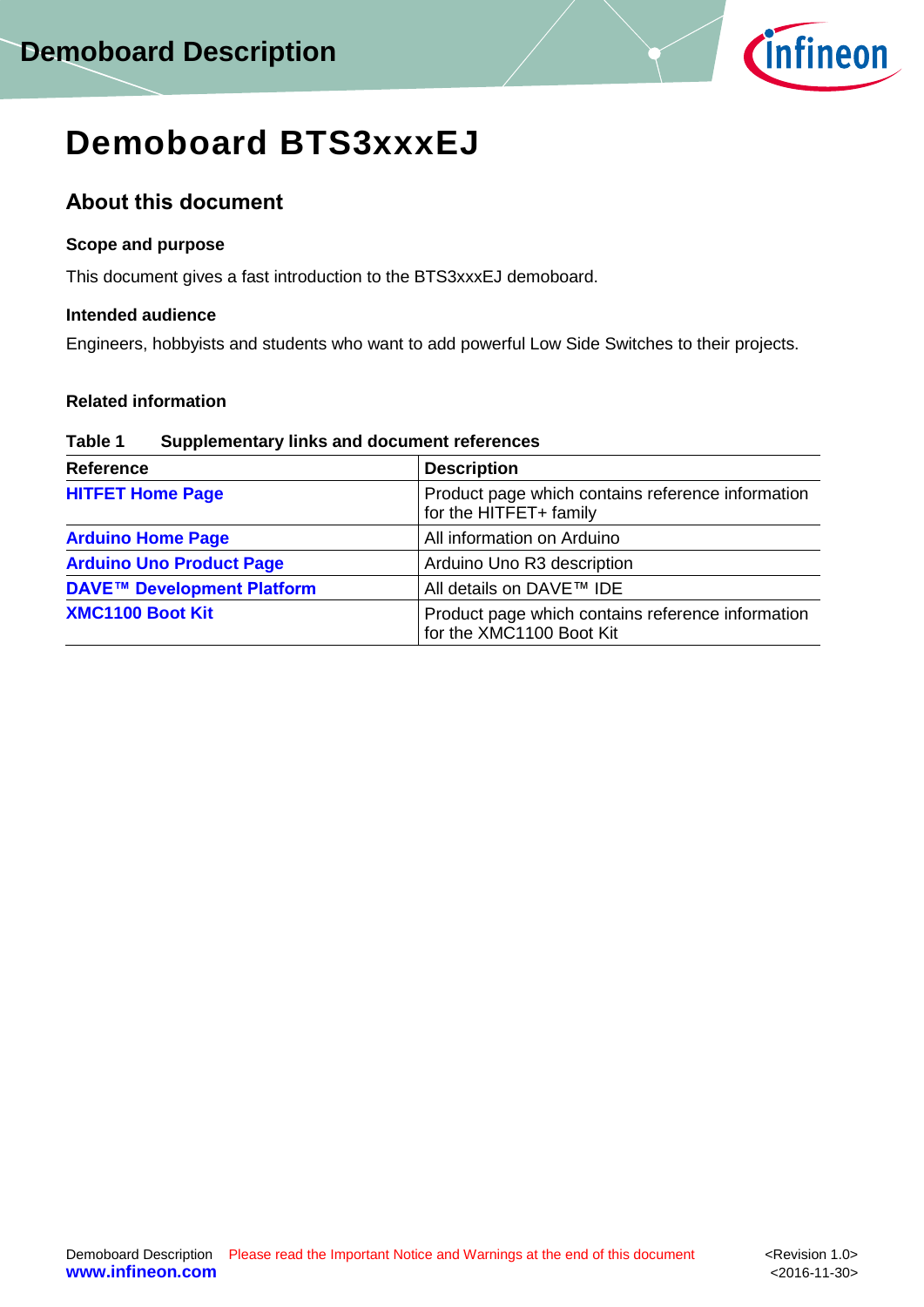

# **1 Demoboard BTS3xxxEJ**

*Note: The following information is given as a hint for the implementation of the device only and shall not be regarded as a descriptoion or warranty of a certain functionality, condition or quality of the device*

### **Basic Features of this Demoboard**

- RoHS compliant
- Driving one 12V resistive, capacitive or inductive load
- Arduino/XMC1100 Boot Kit compatible
- Diagnosis function
- Programmable push button integrated
- Additional equipment needed: 1x 12V power supply; 1x 5V signal generator and 5V power supply, or Arduino Uno/XMC1100 Boot Kit

#### **Description of how to use the Demoboard**

This description is intended to give a fast introduction to the BTS3xxxEJ demoboard. The demoboard gives the user a quick start for lab evaluation of the BTS3xxxEJ. Stand-alone operation is possible.

The BTF3xxxEJ demoboard (PCB size: 53 x 58 mm²) has 2 layers (70µm copper). It is equipped with one sample of BTS3035EJ, BTS3050EJ, BTS3080EJ, or BTS3125EJ. **[Figure 1](#page-1-0)** gives an overview of the demoboard. **[Table 2](#page-2-0)** provides a description of major parts of the demoboard. The schematic and an example for external connection are given in **[Figure 2](#page-3-0)** and **[Figure 3](#page-3-1)**.



<span id="page-1-0"></span>**Figure 1 Board Overview**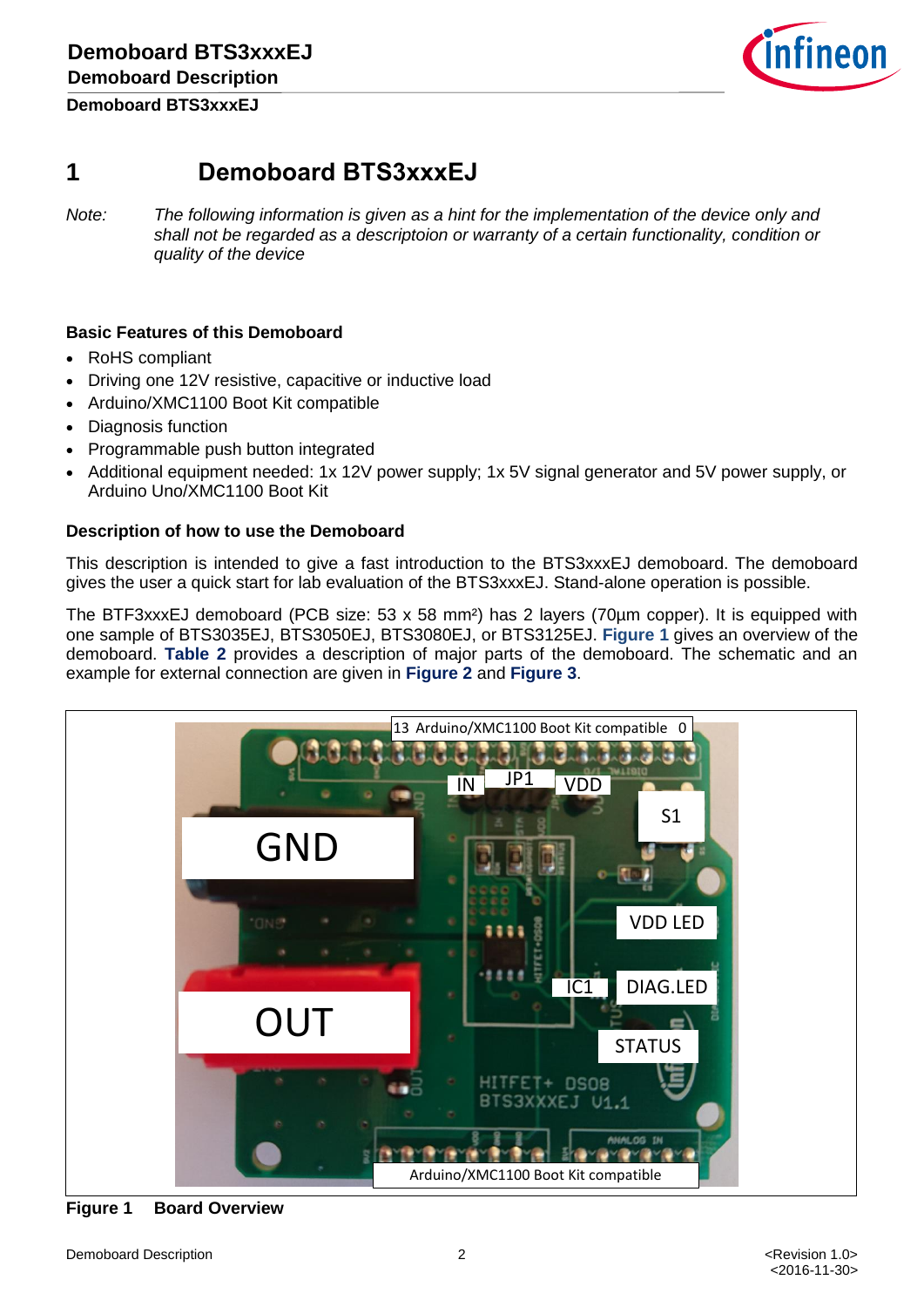

<span id="page-2-0"></span>

| Table 2                  | <b>Part Description</b>                                                                                                                                                                           |  |  |
|--------------------------|---------------------------------------------------------------------------------------------------------------------------------------------------------------------------------------------------|--|--|
| <b>Name</b>              | <b>Description</b>                                                                                                                                                                                |  |  |
| IN                       | Input signal; TTL logic level (5V recommended), can be supplied with Arduino/<br>XMC1100 Boot Kit                                                                                                 |  |  |
| <b>OUT</b>               | Output/Load; refers to the OUT pin of the device. Load to battery supply line. For<br>inductive loads check energy capabilities on device datasheet                                               |  |  |
| <b>GND</b>               | Ground; connect all grounds to this pin                                                                                                                                                           |  |  |
| <b>STA</b>               | Output signal for diagnostic function; if $V_{STA} = 0V$ , fault feedback is present. Fault<br>feedback resets if $V_{\text{IN}}=0V$ . For use with microcontroller (include $R_{STATUS(PROT)}$ ) |  |  |
| <b>STATUS</b>            | Output signal for diagnostic function; if $V_{STA} = 0V$ , fault feedback is present. Fault<br>feedback resets if $V_{\text{IN}}=0V$ . To be used as test point                                   |  |  |
| <b>VDD</b>               | Supply voltage; connect with 5V, if no Arduino/XMC1100 Boot Kit is used                                                                                                                           |  |  |
| <b>DIAGNOSTIC</b><br>LED | FAULT indicator; If LED (red) is on, the fault feedback is active                                                                                                                                 |  |  |
| <b>VDD LED</b>           | VDD supply indicator; If LED (green) is on, VDD supply is connected                                                                                                                               |  |  |
| S <sub>1</sub>           | Push button with pull down resistor for customizable use; programmable via<br>Arduino/XMC1100 Boot Kit                                                                                            |  |  |
| JP1                      | To be used as extra testing points for IN, STA and VDD. Short STA with IN or VDD is<br>not needed                                                                                                 |  |  |
| IC <sub>1</sub>          | Inverter; Inverts signal of V <sub>STATUS</sub> in order to turn DIAGNOSTIC LED on/off<br>(74LVC1G14GW-Q100)                                                                                      |  |  |

#### **Table 3 Arduino Uno/XMC1100 Boot Kit Pin Out**

| <b>Arduino Uno</b> | <b>XMC1100</b><br><b>Boot Kit</b> | <b>Description</b> |
|--------------------|-----------------------------------|--------------------|
| 8                  | P0.12                             | S <sub>1</sub>     |
| 9                  | P0.8                              | <b>STA</b>         |
| 10                 | P <sub>0.9</sub>                  | IN                 |
| <b>GND</b>         | <b>GND</b>                        | <b>GND</b>         |
| 5V                 | 5V                                | VDD                |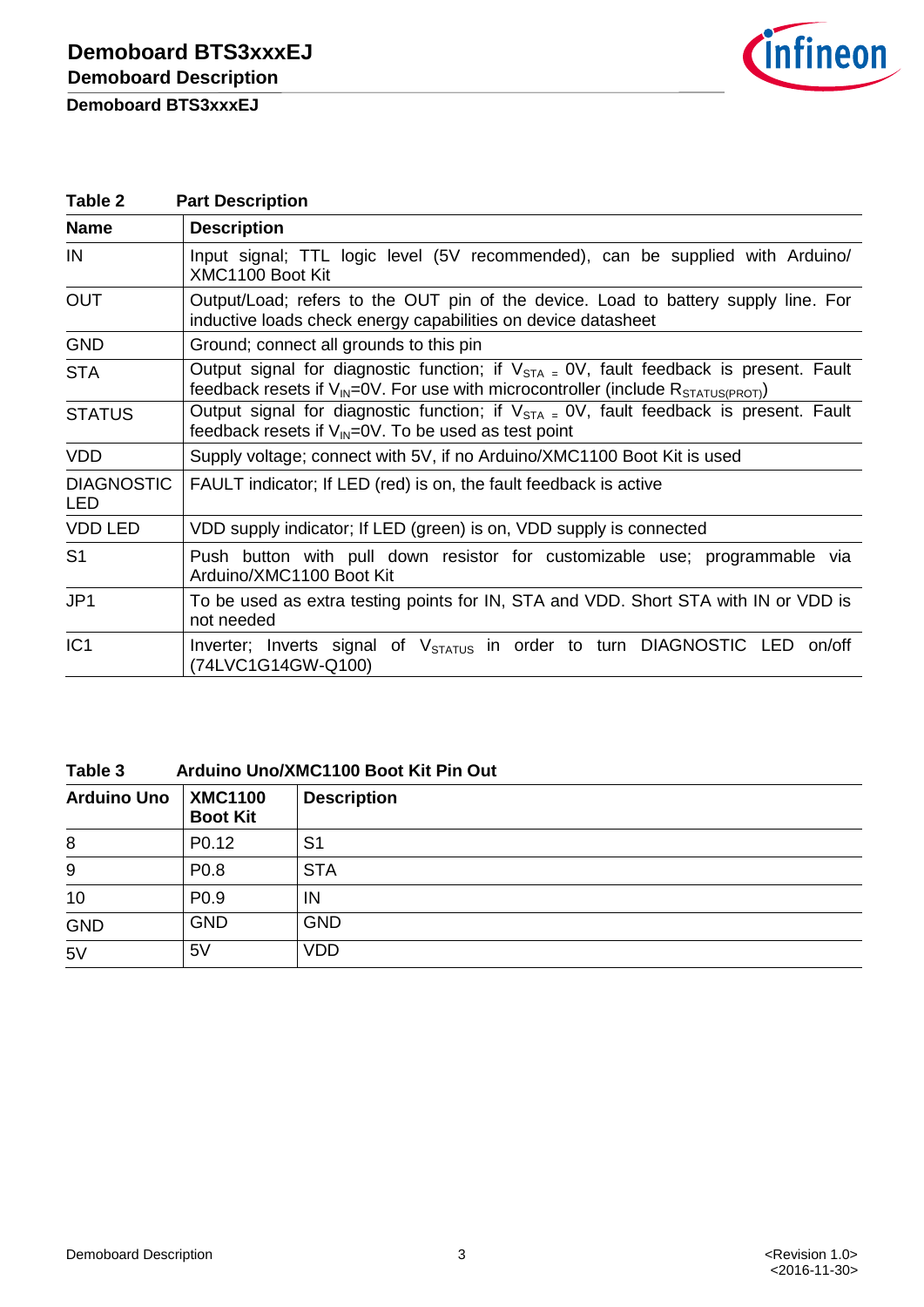

## **Demoboard BTS3xxxEJ**



<span id="page-3-0"></span>**Figure 2 Demoboard Setup with Arduino Uno / XMC1100 Boot Kit**



<span id="page-3-1"></span>**Figure 3 Demoboard Setup stand-alone**

*Note: Figure 2 and Figure 3 show the demoboard schematics and a very simplified application example. The function in real applications must be verified to not exceed the limits of the device nor the demoboard and its components.*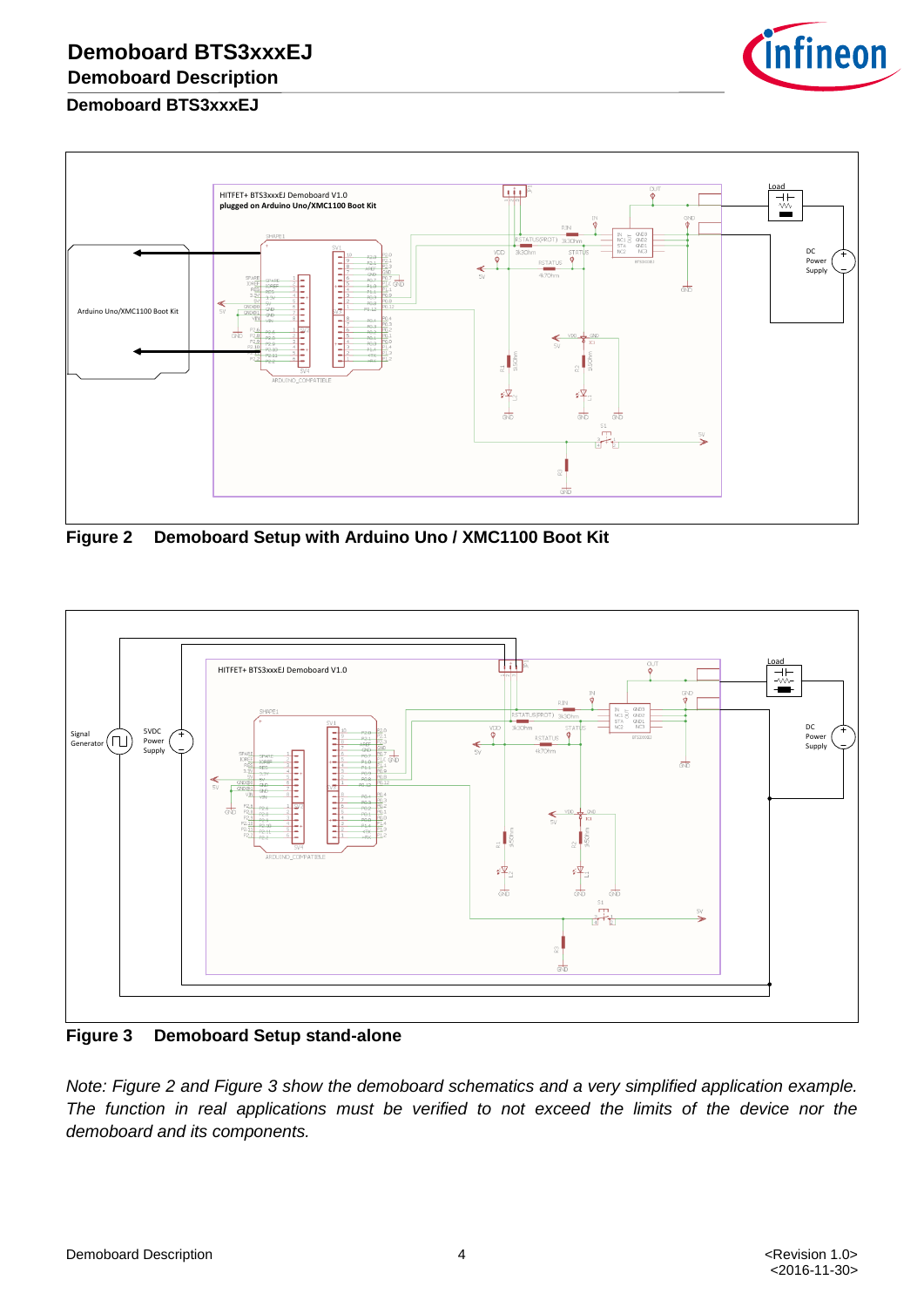

# **Revision History**

## **Major changes since the last revision**

|      | Page or Reference Description of change |  |
|------|-----------------------------------------|--|
| V1.0 | Release of Demoboard Description        |  |
|      |                                         |  |
|      |                                         |  |